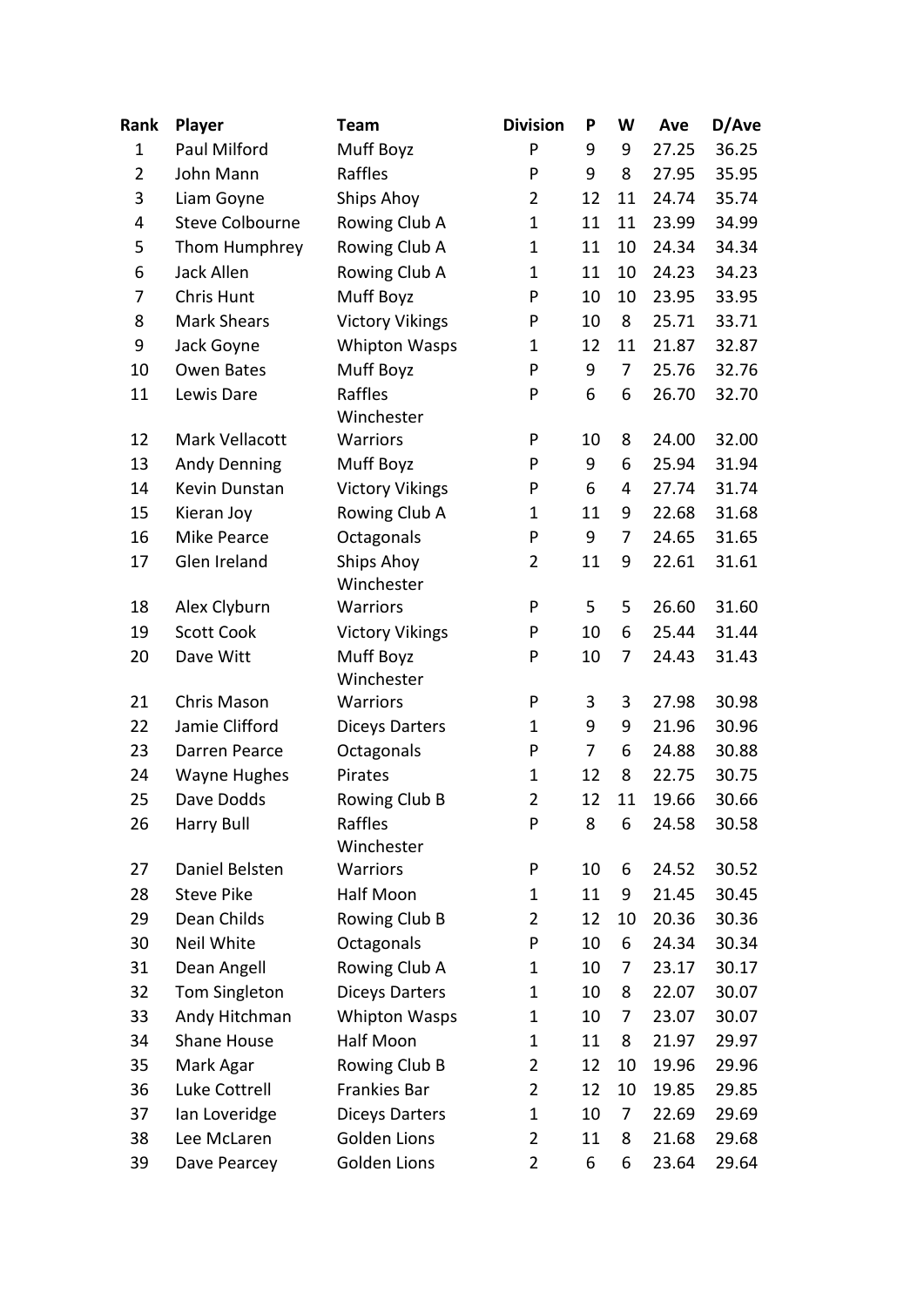| 40 | Danny Allen              | <b>Victory Vikings</b>     | P              | 7              | 5           | 24.53 | 29.53 |
|----|--------------------------|----------------------------|----------------|----------------|-------------|-------|-------|
| 41 | Jon Bush                 | Rowing Club A              | $\mathbf 1$    | 6              | 5           | 24.27 | 29.27 |
| 42 | Danny Howard             | Pirates                    | $\mathbf 1$    | 11             | 8           | 21.11 | 29.11 |
| 43 | Vic Uglow                | Rowing Club B              | $\overline{2}$ | 12             | 8           | 21.02 | 29.02 |
| 44 | Phil Tolly               | Half Moon                  | $\mathbf 1$    | 12             | 7           | 22.01 | 29.01 |
| 45 | Bryn Jones               | <b>Bell Inn</b>            | P              | 8              | 6           | 22.92 | 28.92 |
|    |                          | Winchester                 |                |                |             |       |       |
| 46 | Peter Chown              | <b>Warriors</b>            | P              | 8              | 3           | 25.90 | 28.90 |
| 47 | Steven Boyce             | <b>Bell Inn</b>            | P              | 10             | 6           | 22.85 | 28.85 |
|    |                          | Winchester                 |                |                |             |       |       |
| 48 | Daniel Case              | Warriors                   | P              | 9              | 4           | 24.84 | 28.84 |
| 49 | Antony Hayman            | Octagonals                 | P              | $\mathbf{1}$   | 1           | 27.83 | 28.83 |
| 50 | <b>Billy Evans</b>       | Octagonals                 | P              | 6              | 3           | 25.79 | 28.79 |
|    |                          | Winchester                 |                |                |             |       |       |
| 51 | Ben Chamberlain          | <b>Warriors</b>            | P              | 10             | 6           | 22.71 | 28.71 |
| 52 | <b>Wayne Collings</b>    | Rowing Club A              | $\mathbf 1$    | 7              | 6           | 22.70 | 28.70 |
| 53 | Anthony Thorne           | <b>Royal Anglers</b>       | P              | 4              | 3           | 25.58 | 28.58 |
| 54 | Michael Soper            | Rowing Club B              | $\overline{2}$ | 9              | 7           | 21.47 | 28.47 |
| 55 | Danny Bull               | Raffles                    | P              | 10             | 5           | 23.44 | 28.44 |
| 56 | Flynn Jones              | Pirates                    | $\mathbf{1}$   | 10             | 6           | 22.36 | 28.36 |
| 57 | Kieran Burns             | Raffles                    | P              | 7              | 4           | 24.32 | 28.32 |
| 58 | <b>Richard Blaynee</b>   | Rowing Club B              | $\overline{2}$ | 8              | 8           | 20.28 | 28.28 |
| 59 | Lee Hellings             | Raffles                    | P              | 8              | 5           | 23.26 | 28.26 |
| 60 | Phill Ward               | <b>Whipton Wasps</b>       | $\mathbf 1$    | 10             | 6           | 22.08 | 28.08 |
| 61 | Glyn Wells               | Raffles                    | P              | $\overline{2}$ | $\mathbf 1$ | 26.98 | 27.98 |
| 62 | Andy Steed               | Muff Boyz                  | P              | 10             | 3           | 24.93 | 27.93 |
| 63 | <b>Steve Lewis</b>       | <b>Royal Anchors</b>       | $\overline{2}$ | 10             | 7           | 20.90 | 27.90 |
| 64 | Garrie Morrissey         | <b>Frankies Bar</b>        | $\overline{2}$ | 12             | 9           | 18.85 | 27.85 |
| 65 | Matt McCarthy            | Muff Boyz                  | P              | 10             | 5           | 22.75 | 27.75 |
| 66 | <b>Shaun Dring</b>       | Octagonals                 | P              | 8              | 5           | 22.74 | 27.74 |
| 67 | Lee Watts                | <b>Royal Anglers</b>       | P              | $\mathbf 1$    | $\mathbf 1$ | 26.72 | 27.72 |
| 68 | Jaden Whitting           | Octagonals                 | P              | 9              | 6           | 21.70 | 27.70 |
| 69 | <b>Fred Goldsmith</b>    | Octagonals                 | P              | 8              | 5           | 22.58 | 27.58 |
| 70 | Luke Roberts             | <b>Racehorse Stallions</b> | $\overline{2}$ | 8              | 7           | 20.56 | 27.56 |
| 71 | Pacey Large              | <b>Diceys Darters</b>      | $\mathbf 1$    | 7              | 5           | 22.51 | 27.51 |
| 72 | <b>Dilon Battershill</b> | <b>Ships Ahoy</b>          | $\overline{2}$ | 11             | 8           | 19.30 | 27.30 |
| 73 | Lucas Hill               | <b>Diceys Darters</b>      | $\mathbf 1$    | 8              | 7           | 20.21 | 27.21 |
|    |                          | Winchester                 |                |                |             |       |       |
| 74 | Lee Alderman             | Warriors                   | P              | 6              | 4           | 23.18 | 27.18 |
| 75 | <b>Daniel Davis</b>      | Pirates                    | 1              | 11             | 7           | 20.08 | 27.08 |
| 76 | Nathan Barrett           | Ships Ahoy                 | $\overline{2}$ | 7              | 6           | 21.00 | 27.00 |
| 77 | Mark Odgers              | <b>Victory Vikings</b>     | P              | 9              | 5           | 21.99 | 26.99 |
| 78 | Luke Pearcey             | Golden Lions               | $\overline{2}$ | 11             | 7           | 19.94 | 26.94 |
| 79 | Simon Stevenson          | Octagonals                 | P              | $\overline{2}$ | 1           | 25.91 | 26.91 |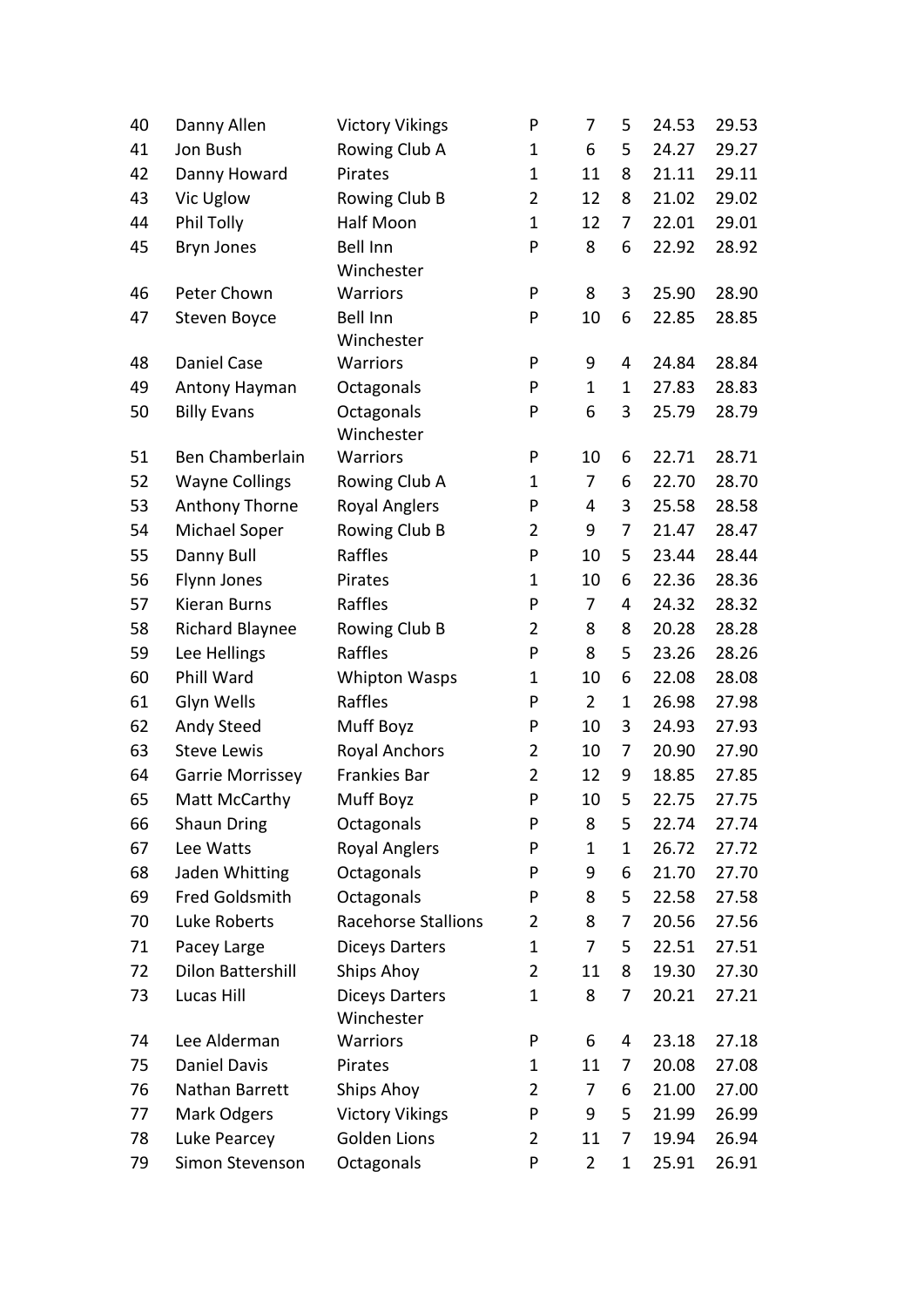| 3<br>26.77<br>81<br><b>Andy Aspinall</b><br><b>Royal Anglers</b><br>P<br>25.77<br>$\mathbf 1$<br><b>Bell Inn</b><br>26.77<br>82<br>Darren Tilley<br>P<br>9<br>22.77<br>4<br>Paul Dart<br>83<br><b>Ships Ahoy</b><br>$\overline{2}$<br>6<br>21.71<br>26.71<br>5<br><b>Bell Inn</b><br>P<br>3<br>84<br><b>Adrian Watts</b><br>8<br>23.65<br>26.65<br>26.64<br>85<br>Mike Beard<br>London Inn<br>$\mathbf{1}$<br>$\mathbf{1}$<br>25.64<br>$\mathbf 1$<br>Winchester<br>Warriors<br>P<br>22.62<br>26.62<br>86<br>Martyn Bevan<br>4<br>4<br>Mike O'Brien<br>5<br>87<br>Octagonals<br>P<br>3<br>23.54<br>26.54<br>Half Moon<br><b>Steve Dowell</b><br>3<br>3<br>23.53<br>26.53<br>88<br>$\mathbf 1$<br>89<br>Luke Reed<br>Half Moon<br>$\mathbf{1}$<br>4<br>3<br>23.49<br>26.49<br>5<br>90<br><b>Andrew Cook</b><br><b>Victory Vikings</b><br>P<br>3<br>23.48<br>26.48<br><b>Chris Turnbull</b><br><b>Dilly Dillys</b><br>26.36<br>91<br>$\overline{2}$<br>21.36<br>7<br>5<br>Rowing Club A<br>92<br>Lee Waring<br>$\mathbf{1}$<br>8<br>6<br>20.32<br>26.32<br>26.26<br>93<br><b>Wayne Grinney</b><br>Ships Ahoy<br>$\overline{2}$<br>6<br>20.26<br>6<br><b>John Bendall</b><br><b>Bell Inn</b><br>3<br>94<br>P<br>9<br>23.25<br>26.25<br>$\overline{2}$<br>Muff Boyz<br>P<br>$\mathbf{1}$<br>26.19<br>95<br><b>Barry Brewer</b><br>25.19<br>Half Moon<br>96<br>Dave Lake<br>3<br>3<br>22.98<br>25.98<br>$\mathbf 1$<br>Muff Boyz<br>97<br>Mike Evens<br>P<br>7<br>21.94<br>25.94<br>4<br>8<br>5<br>98<br><b>Wayne Coles</b><br><b>Whipton Wasps</b><br>20.91<br>25.91<br>$\mathbf 1$<br>Michael<br>Sandercock<br>19.78<br>25.78<br>99<br><b>Diceys Darters</b><br>$\mathbf 1$<br>8<br>6<br>100<br><b>Brian Poole</b><br>Racehorse Stallions<br>$\overline{2}$<br>19.77<br>25.77<br>10<br>6<br>101<br><b>Simon Holmes</b><br>$\mathbf{1}$<br>12<br>19.72<br><b>Whipton Wasps</b><br>6<br>25.72<br>102<br><b>Steve Macefield</b><br>Ships Ahoy<br>$\overline{2}$<br>21.69<br>25.69<br>5<br>4<br>Jack Walker<br>5<br>103<br>$\mathbf{1}$<br>21.58<br>25.58<br>Pirates<br>4<br>104<br>P<br>4<br>23.45<br>25.45<br><b>Andy Bates</b><br><b>Victory Vikings</b><br>2<br>Half Moon<br>105<br>Shaun Hurrell<br>$\mathbf{1}$<br>6<br>3<br>22.37<br>25.37<br>$\mathbf{1}$<br>106<br>Dave Copplestone<br>London Inn<br>$\mathbf 1$<br>25.14<br>$\mathbf 1$<br>24.14<br><b>Dilly Dillys</b><br>25.10<br>107<br>Stephen French<br>2<br>10<br>19.10<br>6<br><b>Dilly Dillys</b><br><b>Ben Davis</b><br>$\overline{2}$<br>19.10<br>25.10<br>108<br>9<br>6<br><b>Neil Lovering</b><br>Pirates<br>$\mathbf{1}$<br>109<br>4<br>3<br>22.09<br>25.09<br>110<br><b>Andrew Winser</b><br>London Inn<br>$\mathbf{1}$<br>$\overline{2}$<br>22.97<br>24.97<br>2<br>Golden Lions<br><b>Jimmy Ripping</b><br>$\overline{2}$<br>6<br>20.95<br>111<br>4<br>24.95<br>9<br>112<br>Jayden Dodd<br>Raffles<br>P<br>20.94<br>24.94<br>4<br>18.92<br>113<br>Darren Bowen<br><b>Diceys Darters</b><br>10<br>24.92<br>1<br>6<br>114<br>Kevin Drew<br>London Inn<br>9<br>$\mathbf 1$<br>5<br>19.90<br>24.90<br>Keith Steward<br>London Inn<br>12<br>18.90<br>24.90<br>115<br>1<br>6 | 80  | Paul Gavican  | <b>Victory Vikings</b> | P | 10 | 5 | 21.81 | 26.81 |
|------------------------------------------------------------------------------------------------------------------------------------------------------------------------------------------------------------------------------------------------------------------------------------------------------------------------------------------------------------------------------------------------------------------------------------------------------------------------------------------------------------------------------------------------------------------------------------------------------------------------------------------------------------------------------------------------------------------------------------------------------------------------------------------------------------------------------------------------------------------------------------------------------------------------------------------------------------------------------------------------------------------------------------------------------------------------------------------------------------------------------------------------------------------------------------------------------------------------------------------------------------------------------------------------------------------------------------------------------------------------------------------------------------------------------------------------------------------------------------------------------------------------------------------------------------------------------------------------------------------------------------------------------------------------------------------------------------------------------------------------------------------------------------------------------------------------------------------------------------------------------------------------------------------------------------------------------------------------------------------------------------------------------------------------------------------------------------------------------------------------------------------------------------------------------------------------------------------------------------------------------------------------------------------------------------------------------------------------------------------------------------------------------------------------------------------------------------------------------------------------------------------------------------------------------------------------------------------------------------------------------------------------------------------------------------------------------------------------------------------------------------------------------------------------------------------------------------------------------------------------------------------------------------------------------------------------------------------------------------------------------------------------------------------------------------------------------------------------------------------------------------------|-----|---------------|------------------------|---|----|---|-------|-------|
|                                                                                                                                                                                                                                                                                                                                                                                                                                                                                                                                                                                                                                                                                                                                                                                                                                                                                                                                                                                                                                                                                                                                                                                                                                                                                                                                                                                                                                                                                                                                                                                                                                                                                                                                                                                                                                                                                                                                                                                                                                                                                                                                                                                                                                                                                                                                                                                                                                                                                                                                                                                                                                                                                                                                                                                                                                                                                                                                                                                                                                                                                                                                          |     |               |                        |   |    |   |       |       |
|                                                                                                                                                                                                                                                                                                                                                                                                                                                                                                                                                                                                                                                                                                                                                                                                                                                                                                                                                                                                                                                                                                                                                                                                                                                                                                                                                                                                                                                                                                                                                                                                                                                                                                                                                                                                                                                                                                                                                                                                                                                                                                                                                                                                                                                                                                                                                                                                                                                                                                                                                                                                                                                                                                                                                                                                                                                                                                                                                                                                                                                                                                                                          |     |               |                        |   |    |   |       |       |
|                                                                                                                                                                                                                                                                                                                                                                                                                                                                                                                                                                                                                                                                                                                                                                                                                                                                                                                                                                                                                                                                                                                                                                                                                                                                                                                                                                                                                                                                                                                                                                                                                                                                                                                                                                                                                                                                                                                                                                                                                                                                                                                                                                                                                                                                                                                                                                                                                                                                                                                                                                                                                                                                                                                                                                                                                                                                                                                                                                                                                                                                                                                                          |     |               |                        |   |    |   |       |       |
|                                                                                                                                                                                                                                                                                                                                                                                                                                                                                                                                                                                                                                                                                                                                                                                                                                                                                                                                                                                                                                                                                                                                                                                                                                                                                                                                                                                                                                                                                                                                                                                                                                                                                                                                                                                                                                                                                                                                                                                                                                                                                                                                                                                                                                                                                                                                                                                                                                                                                                                                                                                                                                                                                                                                                                                                                                                                                                                                                                                                                                                                                                                                          |     |               |                        |   |    |   |       |       |
|                                                                                                                                                                                                                                                                                                                                                                                                                                                                                                                                                                                                                                                                                                                                                                                                                                                                                                                                                                                                                                                                                                                                                                                                                                                                                                                                                                                                                                                                                                                                                                                                                                                                                                                                                                                                                                                                                                                                                                                                                                                                                                                                                                                                                                                                                                                                                                                                                                                                                                                                                                                                                                                                                                                                                                                                                                                                                                                                                                                                                                                                                                                                          |     |               |                        |   |    |   |       |       |
|                                                                                                                                                                                                                                                                                                                                                                                                                                                                                                                                                                                                                                                                                                                                                                                                                                                                                                                                                                                                                                                                                                                                                                                                                                                                                                                                                                                                                                                                                                                                                                                                                                                                                                                                                                                                                                                                                                                                                                                                                                                                                                                                                                                                                                                                                                                                                                                                                                                                                                                                                                                                                                                                                                                                                                                                                                                                                                                                                                                                                                                                                                                                          |     |               |                        |   |    |   |       |       |
|                                                                                                                                                                                                                                                                                                                                                                                                                                                                                                                                                                                                                                                                                                                                                                                                                                                                                                                                                                                                                                                                                                                                                                                                                                                                                                                                                                                                                                                                                                                                                                                                                                                                                                                                                                                                                                                                                                                                                                                                                                                                                                                                                                                                                                                                                                                                                                                                                                                                                                                                                                                                                                                                                                                                                                                                                                                                                                                                                                                                                                                                                                                                          |     |               |                        |   |    |   |       |       |
|                                                                                                                                                                                                                                                                                                                                                                                                                                                                                                                                                                                                                                                                                                                                                                                                                                                                                                                                                                                                                                                                                                                                                                                                                                                                                                                                                                                                                                                                                                                                                                                                                                                                                                                                                                                                                                                                                                                                                                                                                                                                                                                                                                                                                                                                                                                                                                                                                                                                                                                                                                                                                                                                                                                                                                                                                                                                                                                                                                                                                                                                                                                                          |     |               |                        |   |    |   |       |       |
|                                                                                                                                                                                                                                                                                                                                                                                                                                                                                                                                                                                                                                                                                                                                                                                                                                                                                                                                                                                                                                                                                                                                                                                                                                                                                                                                                                                                                                                                                                                                                                                                                                                                                                                                                                                                                                                                                                                                                                                                                                                                                                                                                                                                                                                                                                                                                                                                                                                                                                                                                                                                                                                                                                                                                                                                                                                                                                                                                                                                                                                                                                                                          |     |               |                        |   |    |   |       |       |
|                                                                                                                                                                                                                                                                                                                                                                                                                                                                                                                                                                                                                                                                                                                                                                                                                                                                                                                                                                                                                                                                                                                                                                                                                                                                                                                                                                                                                                                                                                                                                                                                                                                                                                                                                                                                                                                                                                                                                                                                                                                                                                                                                                                                                                                                                                                                                                                                                                                                                                                                                                                                                                                                                                                                                                                                                                                                                                                                                                                                                                                                                                                                          |     |               |                        |   |    |   |       |       |
|                                                                                                                                                                                                                                                                                                                                                                                                                                                                                                                                                                                                                                                                                                                                                                                                                                                                                                                                                                                                                                                                                                                                                                                                                                                                                                                                                                                                                                                                                                                                                                                                                                                                                                                                                                                                                                                                                                                                                                                                                                                                                                                                                                                                                                                                                                                                                                                                                                                                                                                                                                                                                                                                                                                                                                                                                                                                                                                                                                                                                                                                                                                                          |     |               |                        |   |    |   |       |       |
|                                                                                                                                                                                                                                                                                                                                                                                                                                                                                                                                                                                                                                                                                                                                                                                                                                                                                                                                                                                                                                                                                                                                                                                                                                                                                                                                                                                                                                                                                                                                                                                                                                                                                                                                                                                                                                                                                                                                                                                                                                                                                                                                                                                                                                                                                                                                                                                                                                                                                                                                                                                                                                                                                                                                                                                                                                                                                                                                                                                                                                                                                                                                          |     |               |                        |   |    |   |       |       |
|                                                                                                                                                                                                                                                                                                                                                                                                                                                                                                                                                                                                                                                                                                                                                                                                                                                                                                                                                                                                                                                                                                                                                                                                                                                                                                                                                                                                                                                                                                                                                                                                                                                                                                                                                                                                                                                                                                                                                                                                                                                                                                                                                                                                                                                                                                                                                                                                                                                                                                                                                                                                                                                                                                                                                                                                                                                                                                                                                                                                                                                                                                                                          |     |               |                        |   |    |   |       |       |
|                                                                                                                                                                                                                                                                                                                                                                                                                                                                                                                                                                                                                                                                                                                                                                                                                                                                                                                                                                                                                                                                                                                                                                                                                                                                                                                                                                                                                                                                                                                                                                                                                                                                                                                                                                                                                                                                                                                                                                                                                                                                                                                                                                                                                                                                                                                                                                                                                                                                                                                                                                                                                                                                                                                                                                                                                                                                                                                                                                                                                                                                                                                                          |     |               |                        |   |    |   |       |       |
|                                                                                                                                                                                                                                                                                                                                                                                                                                                                                                                                                                                                                                                                                                                                                                                                                                                                                                                                                                                                                                                                                                                                                                                                                                                                                                                                                                                                                                                                                                                                                                                                                                                                                                                                                                                                                                                                                                                                                                                                                                                                                                                                                                                                                                                                                                                                                                                                                                                                                                                                                                                                                                                                                                                                                                                                                                                                                                                                                                                                                                                                                                                                          |     |               |                        |   |    |   |       |       |
|                                                                                                                                                                                                                                                                                                                                                                                                                                                                                                                                                                                                                                                                                                                                                                                                                                                                                                                                                                                                                                                                                                                                                                                                                                                                                                                                                                                                                                                                                                                                                                                                                                                                                                                                                                                                                                                                                                                                                                                                                                                                                                                                                                                                                                                                                                                                                                                                                                                                                                                                                                                                                                                                                                                                                                                                                                                                                                                                                                                                                                                                                                                                          |     |               |                        |   |    |   |       |       |
|                                                                                                                                                                                                                                                                                                                                                                                                                                                                                                                                                                                                                                                                                                                                                                                                                                                                                                                                                                                                                                                                                                                                                                                                                                                                                                                                                                                                                                                                                                                                                                                                                                                                                                                                                                                                                                                                                                                                                                                                                                                                                                                                                                                                                                                                                                                                                                                                                                                                                                                                                                                                                                                                                                                                                                                                                                                                                                                                                                                                                                                                                                                                          |     |               |                        |   |    |   |       |       |
|                                                                                                                                                                                                                                                                                                                                                                                                                                                                                                                                                                                                                                                                                                                                                                                                                                                                                                                                                                                                                                                                                                                                                                                                                                                                                                                                                                                                                                                                                                                                                                                                                                                                                                                                                                                                                                                                                                                                                                                                                                                                                                                                                                                                                                                                                                                                                                                                                                                                                                                                                                                                                                                                                                                                                                                                                                                                                                                                                                                                                                                                                                                                          |     |               |                        |   |    |   |       |       |
|                                                                                                                                                                                                                                                                                                                                                                                                                                                                                                                                                                                                                                                                                                                                                                                                                                                                                                                                                                                                                                                                                                                                                                                                                                                                                                                                                                                                                                                                                                                                                                                                                                                                                                                                                                                                                                                                                                                                                                                                                                                                                                                                                                                                                                                                                                                                                                                                                                                                                                                                                                                                                                                                                                                                                                                                                                                                                                                                                                                                                                                                                                                                          |     |               |                        |   |    |   |       |       |
|                                                                                                                                                                                                                                                                                                                                                                                                                                                                                                                                                                                                                                                                                                                                                                                                                                                                                                                                                                                                                                                                                                                                                                                                                                                                                                                                                                                                                                                                                                                                                                                                                                                                                                                                                                                                                                                                                                                                                                                                                                                                                                                                                                                                                                                                                                                                                                                                                                                                                                                                                                                                                                                                                                                                                                                                                                                                                                                                                                                                                                                                                                                                          |     |               |                        |   |    |   |       |       |
|                                                                                                                                                                                                                                                                                                                                                                                                                                                                                                                                                                                                                                                                                                                                                                                                                                                                                                                                                                                                                                                                                                                                                                                                                                                                                                                                                                                                                                                                                                                                                                                                                                                                                                                                                                                                                                                                                                                                                                                                                                                                                                                                                                                                                                                                                                                                                                                                                                                                                                                                                                                                                                                                                                                                                                                                                                                                                                                                                                                                                                                                                                                                          |     |               |                        |   |    |   |       |       |
|                                                                                                                                                                                                                                                                                                                                                                                                                                                                                                                                                                                                                                                                                                                                                                                                                                                                                                                                                                                                                                                                                                                                                                                                                                                                                                                                                                                                                                                                                                                                                                                                                                                                                                                                                                                                                                                                                                                                                                                                                                                                                                                                                                                                                                                                                                                                                                                                                                                                                                                                                                                                                                                                                                                                                                                                                                                                                                                                                                                                                                                                                                                                          |     |               |                        |   |    |   |       |       |
|                                                                                                                                                                                                                                                                                                                                                                                                                                                                                                                                                                                                                                                                                                                                                                                                                                                                                                                                                                                                                                                                                                                                                                                                                                                                                                                                                                                                                                                                                                                                                                                                                                                                                                                                                                                                                                                                                                                                                                                                                                                                                                                                                                                                                                                                                                                                                                                                                                                                                                                                                                                                                                                                                                                                                                                                                                                                                                                                                                                                                                                                                                                                          |     |               |                        |   |    |   |       |       |
|                                                                                                                                                                                                                                                                                                                                                                                                                                                                                                                                                                                                                                                                                                                                                                                                                                                                                                                                                                                                                                                                                                                                                                                                                                                                                                                                                                                                                                                                                                                                                                                                                                                                                                                                                                                                                                                                                                                                                                                                                                                                                                                                                                                                                                                                                                                                                                                                                                                                                                                                                                                                                                                                                                                                                                                                                                                                                                                                                                                                                                                                                                                                          |     |               |                        |   |    |   |       |       |
|                                                                                                                                                                                                                                                                                                                                                                                                                                                                                                                                                                                                                                                                                                                                                                                                                                                                                                                                                                                                                                                                                                                                                                                                                                                                                                                                                                                                                                                                                                                                                                                                                                                                                                                                                                                                                                                                                                                                                                                                                                                                                                                                                                                                                                                                                                                                                                                                                                                                                                                                                                                                                                                                                                                                                                                                                                                                                                                                                                                                                                                                                                                                          |     |               |                        |   |    |   |       |       |
|                                                                                                                                                                                                                                                                                                                                                                                                                                                                                                                                                                                                                                                                                                                                                                                                                                                                                                                                                                                                                                                                                                                                                                                                                                                                                                                                                                                                                                                                                                                                                                                                                                                                                                                                                                                                                                                                                                                                                                                                                                                                                                                                                                                                                                                                                                                                                                                                                                                                                                                                                                                                                                                                                                                                                                                                                                                                                                                                                                                                                                                                                                                                          |     |               |                        |   |    |   |       |       |
|                                                                                                                                                                                                                                                                                                                                                                                                                                                                                                                                                                                                                                                                                                                                                                                                                                                                                                                                                                                                                                                                                                                                                                                                                                                                                                                                                                                                                                                                                                                                                                                                                                                                                                                                                                                                                                                                                                                                                                                                                                                                                                                                                                                                                                                                                                                                                                                                                                                                                                                                                                                                                                                                                                                                                                                                                                                                                                                                                                                                                                                                                                                                          |     |               |                        |   |    |   |       |       |
|                                                                                                                                                                                                                                                                                                                                                                                                                                                                                                                                                                                                                                                                                                                                                                                                                                                                                                                                                                                                                                                                                                                                                                                                                                                                                                                                                                                                                                                                                                                                                                                                                                                                                                                                                                                                                                                                                                                                                                                                                                                                                                                                                                                                                                                                                                                                                                                                                                                                                                                                                                                                                                                                                                                                                                                                                                                                                                                                                                                                                                                                                                                                          |     |               |                        |   |    |   |       |       |
|                                                                                                                                                                                                                                                                                                                                                                                                                                                                                                                                                                                                                                                                                                                                                                                                                                                                                                                                                                                                                                                                                                                                                                                                                                                                                                                                                                                                                                                                                                                                                                                                                                                                                                                                                                                                                                                                                                                                                                                                                                                                                                                                                                                                                                                                                                                                                                                                                                                                                                                                                                                                                                                                                                                                                                                                                                                                                                                                                                                                                                                                                                                                          |     |               |                        |   |    |   |       |       |
|                                                                                                                                                                                                                                                                                                                                                                                                                                                                                                                                                                                                                                                                                                                                                                                                                                                                                                                                                                                                                                                                                                                                                                                                                                                                                                                                                                                                                                                                                                                                                                                                                                                                                                                                                                                                                                                                                                                                                                                                                                                                                                                                                                                                                                                                                                                                                                                                                                                                                                                                                                                                                                                                                                                                                                                                                                                                                                                                                                                                                                                                                                                                          |     |               |                        |   |    |   |       |       |
|                                                                                                                                                                                                                                                                                                                                                                                                                                                                                                                                                                                                                                                                                                                                                                                                                                                                                                                                                                                                                                                                                                                                                                                                                                                                                                                                                                                                                                                                                                                                                                                                                                                                                                                                                                                                                                                                                                                                                                                                                                                                                                                                                                                                                                                                                                                                                                                                                                                                                                                                                                                                                                                                                                                                                                                                                                                                                                                                                                                                                                                                                                                                          |     |               |                        |   |    |   |       |       |
|                                                                                                                                                                                                                                                                                                                                                                                                                                                                                                                                                                                                                                                                                                                                                                                                                                                                                                                                                                                                                                                                                                                                                                                                                                                                                                                                                                                                                                                                                                                                                                                                                                                                                                                                                                                                                                                                                                                                                                                                                                                                                                                                                                                                                                                                                                                                                                                                                                                                                                                                                                                                                                                                                                                                                                                                                                                                                                                                                                                                                                                                                                                                          |     |               |                        |   |    |   |       |       |
|                                                                                                                                                                                                                                                                                                                                                                                                                                                                                                                                                                                                                                                                                                                                                                                                                                                                                                                                                                                                                                                                                                                                                                                                                                                                                                                                                                                                                                                                                                                                                                                                                                                                                                                                                                                                                                                                                                                                                                                                                                                                                                                                                                                                                                                                                                                                                                                                                                                                                                                                                                                                                                                                                                                                                                                                                                                                                                                                                                                                                                                                                                                                          |     |               |                        |   |    |   |       |       |
|                                                                                                                                                                                                                                                                                                                                                                                                                                                                                                                                                                                                                                                                                                                                                                                                                                                                                                                                                                                                                                                                                                                                                                                                                                                                                                                                                                                                                                                                                                                                                                                                                                                                                                                                                                                                                                                                                                                                                                                                                                                                                                                                                                                                                                                                                                                                                                                                                                                                                                                                                                                                                                                                                                                                                                                                                                                                                                                                                                                                                                                                                                                                          |     |               |                        |   |    |   |       |       |
|                                                                                                                                                                                                                                                                                                                                                                                                                                                                                                                                                                                                                                                                                                                                                                                                                                                                                                                                                                                                                                                                                                                                                                                                                                                                                                                                                                                                                                                                                                                                                                                                                                                                                                                                                                                                                                                                                                                                                                                                                                                                                                                                                                                                                                                                                                                                                                                                                                                                                                                                                                                                                                                                                                                                                                                                                                                                                                                                                                                                                                                                                                                                          |     |               |                        |   |    |   |       |       |
|                                                                                                                                                                                                                                                                                                                                                                                                                                                                                                                                                                                                                                                                                                                                                                                                                                                                                                                                                                                                                                                                                                                                                                                                                                                                                                                                                                                                                                                                                                                                                                                                                                                                                                                                                                                                                                                                                                                                                                                                                                                                                                                                                                                                                                                                                                                                                                                                                                                                                                                                                                                                                                                                                                                                                                                                                                                                                                                                                                                                                                                                                                                                          |     |               |                        |   |    |   |       |       |
|                                                                                                                                                                                                                                                                                                                                                                                                                                                                                                                                                                                                                                                                                                                                                                                                                                                                                                                                                                                                                                                                                                                                                                                                                                                                                                                                                                                                                                                                                                                                                                                                                                                                                                                                                                                                                                                                                                                                                                                                                                                                                                                                                                                                                                                                                                                                                                                                                                                                                                                                                                                                                                                                                                                                                                                                                                                                                                                                                                                                                                                                                                                                          |     |               |                        |   |    |   |       |       |
|                                                                                                                                                                                                                                                                                                                                                                                                                                                                                                                                                                                                                                                                                                                                                                                                                                                                                                                                                                                                                                                                                                                                                                                                                                                                                                                                                                                                                                                                                                                                                                                                                                                                                                                                                                                                                                                                                                                                                                                                                                                                                                                                                                                                                                                                                                                                                                                                                                                                                                                                                                                                                                                                                                                                                                                                                                                                                                                                                                                                                                                                                                                                          | 116 | Chris Wreford | <b>Diceys Darters</b>  | 1 | 8  | 4 | 20.85 | 24.85 |
| Simon Fitzgerald<br><b>Royal Anchors</b><br>$\overline{2}$<br>18.81<br>117<br>11<br>6<br>24.81                                                                                                                                                                                                                                                                                                                                                                                                                                                                                                                                                                                                                                                                                                                                                                                                                                                                                                                                                                                                                                                                                                                                                                                                                                                                                                                                                                                                                                                                                                                                                                                                                                                                                                                                                                                                                                                                                                                                                                                                                                                                                                                                                                                                                                                                                                                                                                                                                                                                                                                                                                                                                                                                                                                                                                                                                                                                                                                                                                                                                                           |     |               |                        |   |    |   |       |       |
| Rob Reed<br>London Inn<br>24.74<br>118<br>$\mathbf 1$<br>7<br>20.74<br>4                                                                                                                                                                                                                                                                                                                                                                                                                                                                                                                                                                                                                                                                                                                                                                                                                                                                                                                                                                                                                                                                                                                                                                                                                                                                                                                                                                                                                                                                                                                                                                                                                                                                                                                                                                                                                                                                                                                                                                                                                                                                                                                                                                                                                                                                                                                                                                                                                                                                                                                                                                                                                                                                                                                                                                                                                                                                                                                                                                                                                                                                 |     |               |                        |   |    |   |       |       |
| Colin Greenslade<br>Bell Inn<br>22.70<br>119<br>P<br>8<br>2<br>24.70                                                                                                                                                                                                                                                                                                                                                                                                                                                                                                                                                                                                                                                                                                                                                                                                                                                                                                                                                                                                                                                                                                                                                                                                                                                                                                                                                                                                                                                                                                                                                                                                                                                                                                                                                                                                                                                                                                                                                                                                                                                                                                                                                                                                                                                                                                                                                                                                                                                                                                                                                                                                                                                                                                                                                                                                                                                                                                                                                                                                                                                                     |     |               |                        |   |    |   |       |       |
| $\overline{2}$<br>120<br><b>Ralph Scott</b><br>Golden Lions<br>9<br>6<br>18.69<br>24.69                                                                                                                                                                                                                                                                                                                                                                                                                                                                                                                                                                                                                                                                                                                                                                                                                                                                                                                                                                                                                                                                                                                                                                                                                                                                                                                                                                                                                                                                                                                                                                                                                                                                                                                                                                                                                                                                                                                                                                                                                                                                                                                                                                                                                                                                                                                                                                                                                                                                                                                                                                                                                                                                                                                                                                                                                                                                                                                                                                                                                                                  |     |               |                        |   |    |   |       |       |
| 121<br>Ken Gregory<br>Pirates<br>$\mathbf 1$<br>6<br>19.52<br>24.52<br>5                                                                                                                                                                                                                                                                                                                                                                                                                                                                                                                                                                                                                                                                                                                                                                                                                                                                                                                                                                                                                                                                                                                                                                                                                                                                                                                                                                                                                                                                                                                                                                                                                                                                                                                                                                                                                                                                                                                                                                                                                                                                                                                                                                                                                                                                                                                                                                                                                                                                                                                                                                                                                                                                                                                                                                                                                                                                                                                                                                                                                                                                 |     |               |                        |   |    |   |       |       |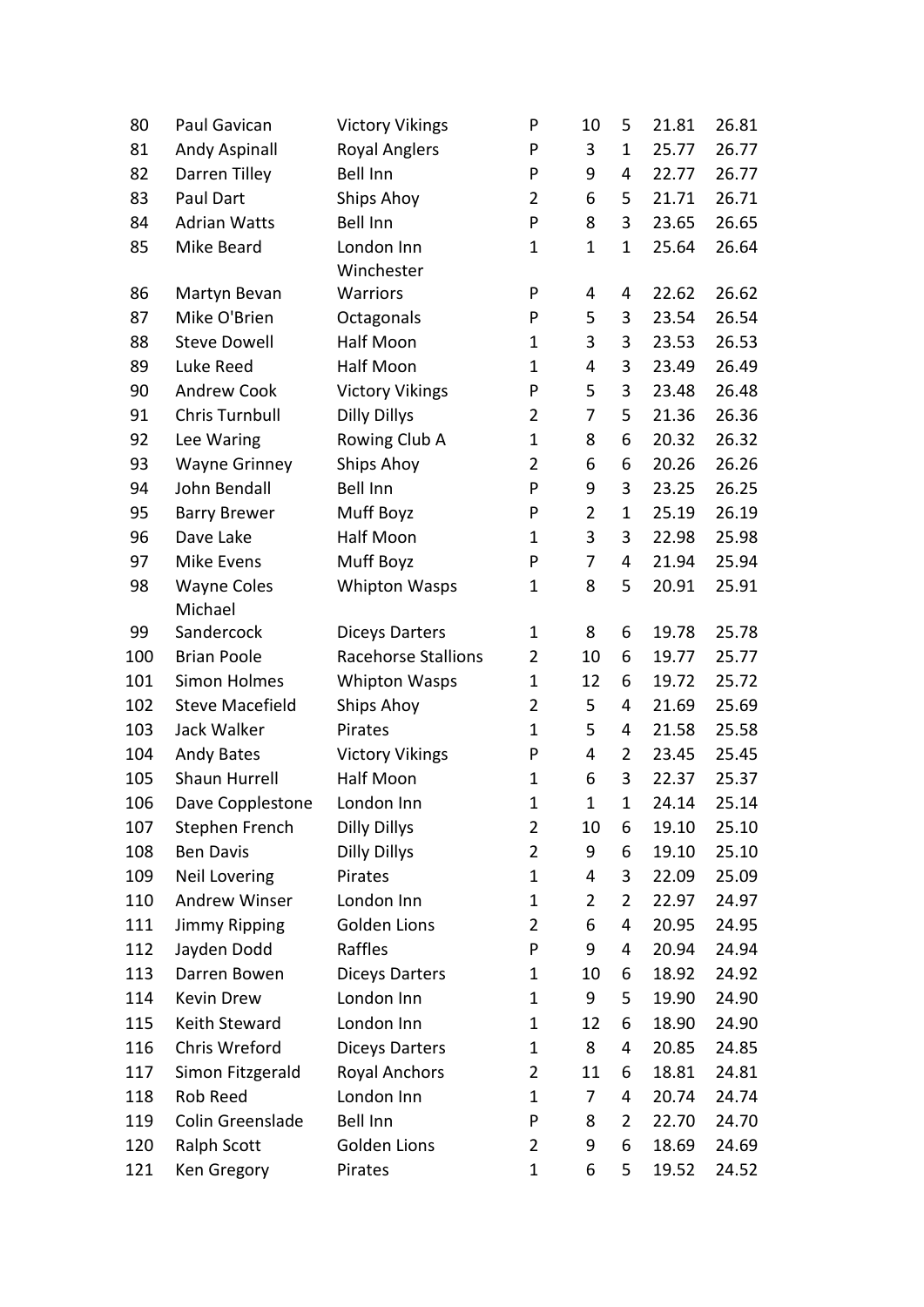| 122 | <b>Nigel Gullon</b>      | <b>Royal Anglers</b>       | P                       | $\overline{2}$ | 0              | 24.50 | 24.50 |
|-----|--------------------------|----------------------------|-------------------------|----------------|----------------|-------|-------|
| 123 | Adam Reid                | Half Moon                  | $\mathbf 1$             | 7              | 5              | 19.49 | 24.49 |
| 124 | <b>Richard Wheatley</b>  | Raffles                    | P                       | $\mathbf 1$    | 1              | 23.49 | 24.49 |
| 125 | Lee Rodmell              | Octagonals                 | P                       | 3              | 1              | 23.42 | 24.42 |
| 126 | lan Wright               | <b>Racehorse Stallions</b> | 2                       | 10             | 6              | 18.37 | 24.37 |
| 127 | Wayne Boulton            | <b>Royal Anchors</b>       | $\overline{2}$          | 12             | 7              | 17.35 | 24.35 |
| 128 | Jason Pinkerton          | Raffles                    | P                       | $\overline{2}$ | 1              | 23.35 | 24.35 |
| 129 | Darryl Banks             | Ships Ahoy                 | $\overline{2}$          | 11             | 7              | 17.24 | 24.24 |
| 130 | Martyn Bolt              | <b>Racehorse Stallions</b> | 2                       | 5              | 4              | 20.21 | 24.21 |
| 131 | Paul Goundry             | <b>Victory Vikings</b>     | P                       | 8              | $\overline{2}$ | 22.17 | 24.17 |
| 132 | <b>Scott How</b>         | <b>Racehorse Stallions</b> | $\overline{2}$          | 10             | 6              | 18.17 | 24.17 |
| 133 | Don Burwood              | <b>Dilly Dillys</b>        | $\overline{2}$          | 7              | 5              | 19.10 | 24.10 |
| 134 | <b>Anthony Moss</b>      | Ships Ahoy                 | $\overline{2}$          | $\overline{2}$ | $\overline{2}$ | 22.08 | 24.08 |
| 135 | Shane Bevan              | <b>Whipton Wasps</b>       | 1                       | 10             | 6              | 18.07 | 24.07 |
| 136 | Ian French               | London Inn                 | 1                       | 9              | 4              | 19.98 | 23.98 |
| 137 | Andy Aspinall            | <b>Royal Anchors</b>       | 2                       | $\mathbf{1}$   | 1              | 22.98 | 23.98 |
| 138 | Adam Cosh                | Frankies Bar               | $\overline{\mathbf{c}}$ | 9              | 5              | 18.95 | 23.95 |
| 139 | Shaun Holley             | Half Moon                  | $\mathbf 1$             | 6              | 5              | 18.92 | 23.92 |
| 140 | <b>Patrick Archibald</b> | <b>Victory Vikings</b>     | P                       | 7              | $\overline{2}$ | 21.90 | 23.90 |
| 141 | Michael Butler           | <b>Royal Anchors</b>       | 2                       | 7              | 5              | 18.88 | 23.88 |
| 142 | Scott Lawrey             | <b>Victory Vikings</b>     | P                       | $\mathbf{1}$   | 0              | 23.88 | 23.88 |
| 143 | Josh Boddy               | Half Moon                  | 1                       | 10             | 4              | 19.86 | 23.86 |
| 144 | Scott Wapshott           | <b>Victory Vikings</b>     | P                       | 7              | $\overline{2}$ | 21.85 | 23.85 |
| 145 | <b>Todd Woodbury</b>     | Half Moon                  | 1                       | 5              | $\overline{2}$ | 21.81 | 23.81 |
| 146 | Ross Goyne               | <b>Whipton Wasps</b>       | 1                       | 6              | 3              | 20.80 | 23.80 |
| 147 | Tom Hughes               | London Inn                 | $\mathbf 1$             | 7              | 4              | 19.79 | 23.79 |
| 148 | Dan Copp                 | Half Moon                  | 1                       | 5              | $\overline{2}$ | 21.79 | 23.79 |
|     |                          | Winchester                 |                         |                |                |       |       |
| 149 | <b>Ellis McGuirl</b>     | <b>Warriors</b>            | P                       | 8              | 1              | 22.71 | 23.71 |
| 150 | Barry Wood               | Pirates                    | 1                       | 8              | 4              | 19.70 | 23.70 |
| 151 | Lee Agar                 | Octagonals                 | P                       | 10             | 2              | 21.69 | 23.69 |
| 152 | Nick Haydon              | <b>Bell Inn</b>            | P                       | 9              | 2              | 21.67 | 23.67 |
| 153 | <b>Kevin Elliott</b>     | <b>Diceys Darters</b>      | 1                       | 5              | $\overline{2}$ | 21.64 | 23.64 |
| 154 | Jordan Javadi            | <b>Golden Lions</b>        | 2                       | 10             | 6              | 17.62 | 23.62 |
| 155 | Dom Tuckett              | <b>Bell Inn</b>            | P                       | 8              | 3              | 20.57 | 23.57 |
| 156 | Jason Parr               | <b>Frankies Bar</b>        | $\overline{2}$          | 5              | 4              | 19.56 | 23.56 |
| 157 | James Head               | Half Moon                  | 1                       | 5              | 3              | 20.56 | 23.56 |
| 158 | Phil Goodwin             | Rowing Club A              | 1                       | $\mathbf{1}$   | 1              | 22.52 | 23.52 |
| 159 | Kieran Peek              | Muff Boyz                  | P                       | 9              | 1              | 22.49 | 23.49 |
| 160 | Alec Turner              | Octagonals                 | P                       | 7              | 2              | 21.46 | 23.46 |
| 161 | John Moore               | <b>Racehorse Stallions</b> | 2                       | 11             | 5              | 18.44 | 23.44 |
| 162 | Wayne Hobbs              | <b>Dilly Dillys</b>        | 2                       | 9              | 5              | 18.30 | 23.30 |
| 163 | <b>Chris Simmons</b>     | Rowing Club A              | 1                       | 8              | 4              | 19.20 | 23.20 |
| 164 | Dan Scott                | <b>Royal Anglers</b>       | P                       | 3              | $\mathbf{1}$   | 22.16 | 23.16 |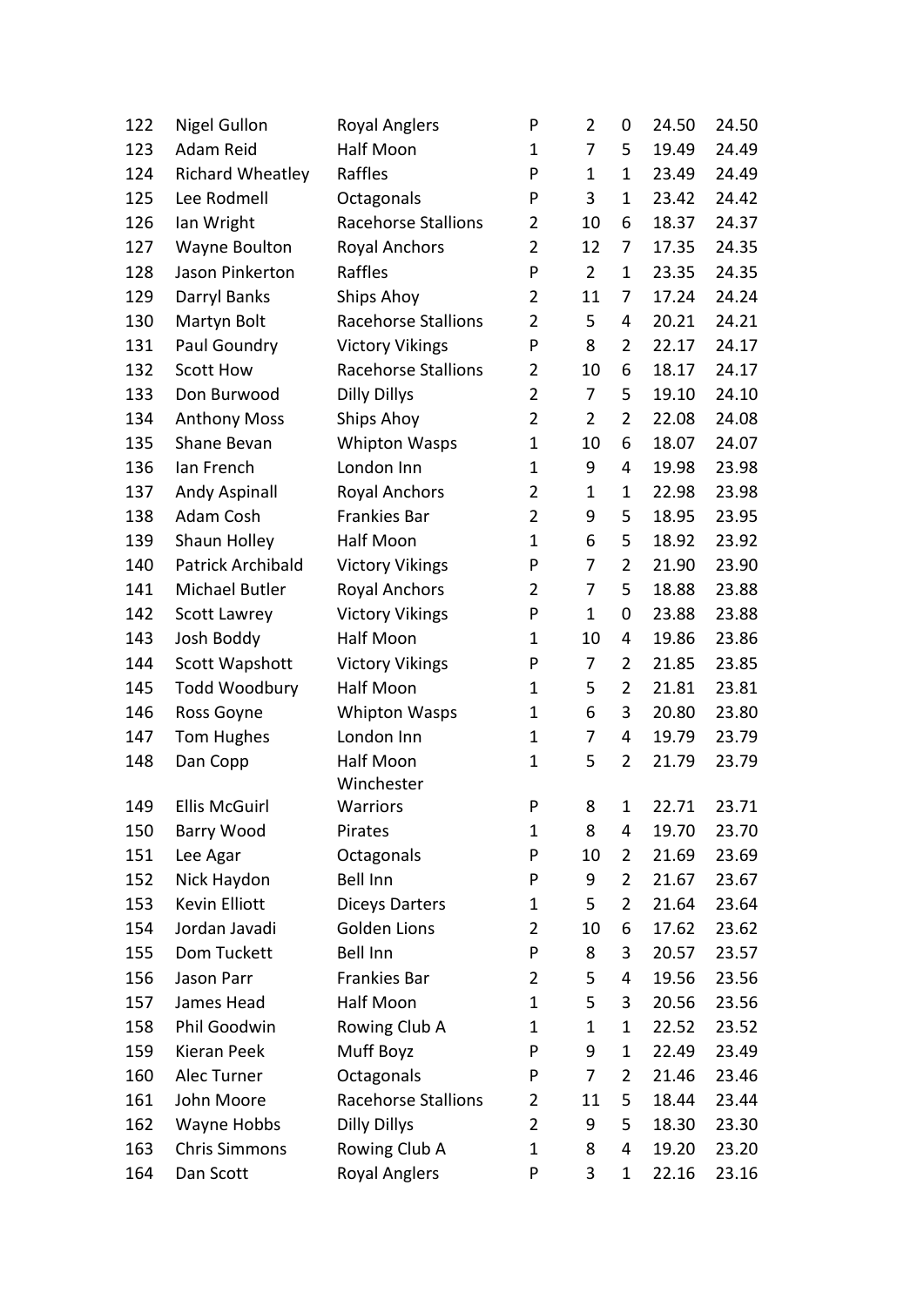| 165 | Ross Godrey           | Rowing Club A<br>Winchester | 1                       | $\mathbf 1$    | $\mathbf 1$    | 22.12 | 23.12 |
|-----|-----------------------|-----------------------------|-------------------------|----------------|----------------|-------|-------|
| 166 | Aidan Mann            | Warriors                    | P                       | 9              | 2              | 21.04 | 23.04 |
| 167 | Carl Clarke           | Half Moon                   | 1                       | 10             | 4              | 19.03 | 23.03 |
| 168 | Mike Colwill          | <b>Royal Anglers</b>        | P                       | 4              | 2              | 21.01 | 23.01 |
| 169 | Jake Wreford          | <b>Dilly Dillys</b>         | $\overline{2}$          | 5              | 3              | 19.98 | 22.98 |
| 170 | Jamie Scott           | <b>Diceys Darters</b>       | $\mathbf 1$             | 7              | 3              | 19.94 | 22.94 |
| 171 | Mark Gilbery          | Raffles                     | P                       | $\mathbf 1$    | 0              | 22.91 | 22.91 |
| 172 | Paul Palmer           | Raffles                     | P                       | 6              | 1              | 21.77 | 22.77 |
| 173 | Sam Palmer            | <b>Bell Inn</b>             | P                       | 8              | 1              | 21.72 | 22.72 |
| 174 | lan Henley            | <b>Diceys Darters</b>       | 1                       | 8              | 2              | 20.69 | 22.69 |
| 175 | Mark Turner           | Raffles                     | P                       | 3              | 1              | 21.64 | 22.64 |
| 176 | Ben Rigler            | <b>Royal Anglers</b>        | P                       | 3              | 1              | 21.57 | 22.57 |
| 177 | <b>Adam Ellis</b>     | Rowing Club B               | 2                       | 5              | 3              | 19.48 | 22.48 |
| 178 | Martyn Johns          | <b>Royal Anglers</b>        | P                       | 4              | 1              | 21.26 | 22.26 |
| 179 | Dan Hurley            | <b>Victory Wanderers</b>    | 1                       | $\mathbf 1$    | 0              | 22.23 | 22.23 |
| 180 | Charlie Wickfield     | <b>Royal Anglers</b>        | P                       | $\overline{2}$ | 0              | 22.16 | 22.16 |
| 181 | Luke Grantham         | Rowing Club A               | 1                       | $\overline{2}$ | 1              | 21.10 | 22.10 |
| 182 | Dave McGee            | Rowing Club B               | 2                       | 11             | 5              | 17.09 | 22.09 |
| 183 | Sam Moyse             | London Inn                  | 1                       | 12             | 3              | 19.08 | 22.08 |
| 184 | <b>Shane Dilling</b>  | London Inn                  | 1                       | 8              | 2              | 20.04 | 22.04 |
| 185 | Sam Holmes            | <b>Whipton Wasps</b>        | 1                       | 9              | 4              | 17.97 | 21.97 |
| 186 | <b>Steve Parsons</b>  | London Inn                  | 1                       | 5              | 3              | 18.96 | 21.96 |
| 187 | <b>Andrew Newnham</b> | <b>Dilly Dillys</b>         | $\overline{2}$          | 10             | 4              | 17.93 | 21.93 |
| 188 | Mick Huggett          | <b>Royal Anchors</b>        | $\overline{2}$          | 11             | 4              | 17.92 | 21.92 |
|     | Stephen               |                             |                         |                |                |       |       |
| 189 | Brocklesby            | <b>Victory Wanderers</b>    | 1                       | 10             | 3              | 18.90 | 21.90 |
| 190 | <b>Andrew Farrell</b> | <b>Dilly Dillys</b>         | $\overline{2}$          | 10             | 5              | 16.84 | 21.84 |
| 191 | Neil Anstead          | <b>Diceys Darters</b>       | $\overline{1}$          | 3              | 2              | 19.79 | 21.79 |
| 192 | Harrison Lynn         | <b>Whipton Wasps</b>        | 1                       | 1              | 1              | 20.69 | 21.69 |
| 193 | Kevin Lofthouse       | <b>Victory Wanderers</b>    | 1                       | 11             | 3              | 18.68 | 21.68 |
| 194 | <b>Quinton Taylor</b> | <b>Victory Vikings</b>      | P                       | $\mathbf{1}$   | 0              | 21.64 | 21.64 |
| 195 | Ken Dowell            | Rowing Club A               | 1                       | 9              | 3              | 18.60 | 21.60 |
| 196 | Ian Stoneman          | Ships Ahoy                  | 2                       | 7              | 4              | 17.54 | 21.54 |
| 197 | lan Sanders           | Golden Lions                | $\overline{2}$          | 8              | 3              | 18.52 | 21.52 |
| 198 | Kieran Heard          | <b>Royal Anglers</b>        | P                       | 1              | 1              | 20.47 | 21.47 |
| 199 | Ollie Sprague         | Frankies Bar                | 2                       | 11             | 5              | 16.38 | 21.38 |
| 200 | Nick Tamlin           | <b>Dilly Dillys</b>         | $\overline{\mathbf{c}}$ | 6              | $\overline{2}$ | 19.30 | 21.30 |
| 201 | Mark Sprague          | Frankies Bar                | $\overline{2}$          | 11             | 4              | 17.24 | 21.24 |
| 202 | Jordan Gammon         | London Inn                  | 1                       | $\mathbf{1}$   | 0              | 21.24 | 21.24 |
| 203 | Craig Carr            | Pirates                     | 1                       | 7              | 2              | 19.18 | 21.18 |
| 204 | Curtis Green          | Rowing Club A               | 1                       | 3              | 1              | 20.17 | 21.17 |
| 205 | Kieran Spurdle        | <b>Golden Lions</b>         | $\overline{2}$          | $\mathbf 1$    | 1              | 20.15 | 21.15 |
| 206 | John Goodhall         | <b>Victory Wanderers</b>    | 1                       | $\overline{2}$ | 1              | 20.12 | 21.12 |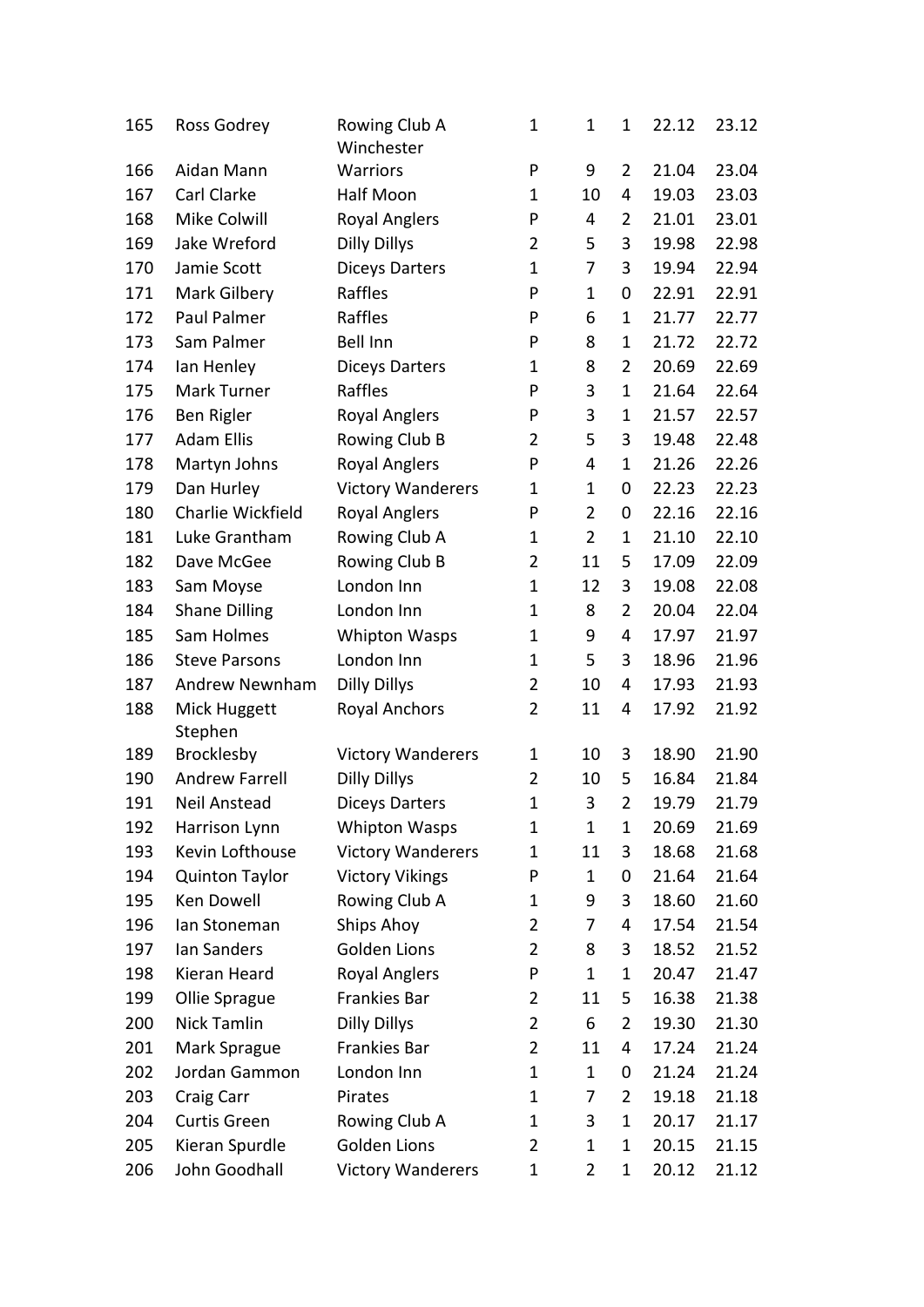| 207 | Jamie Sandford         | <b>Victory Wanderers</b>   | 1              | 11             | 3              | 18.09 | 21.09 |
|-----|------------------------|----------------------------|----------------|----------------|----------------|-------|-------|
| 208 | Craig McGuire          | <b>Diceys Darters</b>      | $\mathbf 1$    | 6              | 3              | 18.09 | 21.09 |
| 209 | Dan Johnson            | <b>Victory Vikings</b>     | P              | 1              | 0              | 21.02 | 21.02 |
| 210 | <b>Chris Atherton</b>  | Ships Ahoy                 | $\overline{2}$ | 4              | $\overline{2}$ | 18.90 | 20.90 |
| 211 | Matt Isaac             | Muff Boyz                  | P              | 1              | $\mathbf{1}$   | 19.84 | 20.84 |
| 212 | Stephen Doidge         | London Inn                 | 1              | 9              | 3              | 17.83 | 20.83 |
|     |                        | Winchester                 |                |                |                |       |       |
| 213 | <b>Wayne Price</b>     | Warriors                   | P              | 2              | $\mathbf{1}$   | 19.83 | 20.83 |
| 214 | James Ewing            | Raffles                    | P              | 6              | $\mathbf 1$    | 19.82 | 20.82 |
| 215 | Daniel Howard          | Racehorse Stallions        | 2              | 8              | $\overline{2}$ | 18.79 | 20.79 |
| 216 | Jordan Turner          | <b>Dilly Dillys</b>        | $\overline{2}$ | 10             | 3              | 17.78 | 20.78 |
| 217 | Mike Way               | <b>Whipton Wasps</b>       | $\mathbf 1$    | 7              | $\mathbf{1}$   | 19.78 | 20.78 |
| 218 | Craig Boocock          | Racehorse Stallions        | $\overline{2}$ | 10             | 4              | 16.58 | 20.58 |
| 219 | <b>Mark Simmons</b>    | <b>Whipton Wasps</b>       | $\mathbf 1$    | 7              | $\overline{2}$ | 18.54 | 20.54 |
| 220 | <b>Trevor Perry</b>    | <b>Bell Inn</b>            | P              | $\overline{2}$ | $\mathbf{1}$   | 19.51 | 20.51 |
| 221 | Mark Henley            | <b>Victory Wanderers</b>   | $\mathbf 1$    | $\mathbf 1$    | $\mathbf 1$    | 19.50 | 20.50 |
| 222 | John Power             | <b>Royal Anchors</b>       | $\overline{2}$ | 4              | $\mathbf 1$    | 19.46 | 20.46 |
| 223 | Matt Chegwin           | Raffles                    | P              | 2              | 0              | 20.46 | 20.46 |
| 224 | <b>Adam Connett</b>    | Pirates                    | 1              | 8              | 4              | 16.43 | 20.43 |
| 225 | Peter Berry            | <b>Royal Anglers</b>       | P              | $\mathbf 1$    | 0              | 20.39 | 20.39 |
| 226 | Paul Smallridge        | London Inn                 | $\mathbf{1}$   | 5              | 2              | 18.35 | 20.35 |
| 227 | Ryan Jones             | Pirates                    | $\mathbf{1}$   | 5              | 3              | 17.34 | 20.34 |
| 228 | Nathan Soper           | Rowing Club B              | $\overline{2}$ | 12             | 4              | 16.20 | 20.20 |
| 229 | Adam Fell              | <b>Victory Wanderers</b>   | $\mathbf 1$    | 7              | $\mathbf{1}$   | 19.19 | 20.19 |
| 230 | Marc Webber            | <b>Victory Wanderers</b>   | $\mathbf 1$    | 4              | 1              | 19.16 | 20.16 |
| 231 | Dave Dean              | <b>Golden Lions</b>        | 2              | 9              | 3              | 17.06 | 20.06 |
| 232 | <b>Barry Thacker</b>   | Racehorse Stallions        | $\overline{2}$ | 7              | 4              | 16.02 | 20.02 |
| 233 | Stu Shipton            | Muff Boyz                  | P              | $\overline{2}$ | 0              | 20.00 | 20.00 |
| 234 | <b>Stephen Chudley</b> | London Inn                 | 1              | $\overline{2}$ | 0              | 19.97 | 19.97 |
| 235 | Sam Chance             | London Inn                 | $\mathbf{1}$   | 2              | 1              | 18.95 | 19.95 |
| 236 | James Crump            | <b>Royal Anglers</b>       | P              | 3              | 0              | 19.94 | 19.94 |
| 237 | Dan Norman             | <b>Diceys Darters</b>      | 1              | 3              | 0              | 19.91 | 19.91 |
| 238 | Zak Matracers          | London Inn                 | $\mathbf 1$    | $\overline{2}$ | 0              | 19.91 | 19.91 |
| 239 | <b>Barrie Couch</b>    | <b>Royal Anglers</b>       | P              | $\mathbf{1}$   | 0              | 19.91 | 19.91 |
| 240 | <b>Terry Howe</b>      | <b>Racehorse Stallions</b> | 2              | 9              | 4              | 15.90 | 19.90 |
| 241 | Dave Oke               | <b>Golden Lions</b>        | $\overline{2}$ | 6              | 1              | 18.88 | 19.88 |
| 242 | Alan Andrew            | London Inn                 | $\mathbf 1$    | 3              | 0              | 19.85 | 19.85 |
| 243 | <b>Ryan Clements</b>   | Frankies Bar               | 2              | 10             | 3              | 16.83 | 19.83 |
| 244 | Alfie Ford             | Raffles                    | P              | $\mathbf{1}$   | 0              | 19.81 | 19.81 |
|     | Macauley               |                            |                |                |                |       |       |
| 245 | Campbell               | Frankies Bar               | 2              | 2              | 1              | 18.75 | 19.75 |
| 246 | <b>Terry McDermott</b> | Frankies Bar               | $\overline{2}$ | $\overline{2}$ | 0              | 19.73 | 19.73 |
| 247 | <b>Aaron Clements</b>  | <b>Bell Inn</b>            | P              | $\overline{2}$ | 0              | 19.72 | 19.72 |
| 248 | Edd Winson             | Pirates                    | 1              | 9              | $\mathbf{1}$   | 18.67 | 19.67 |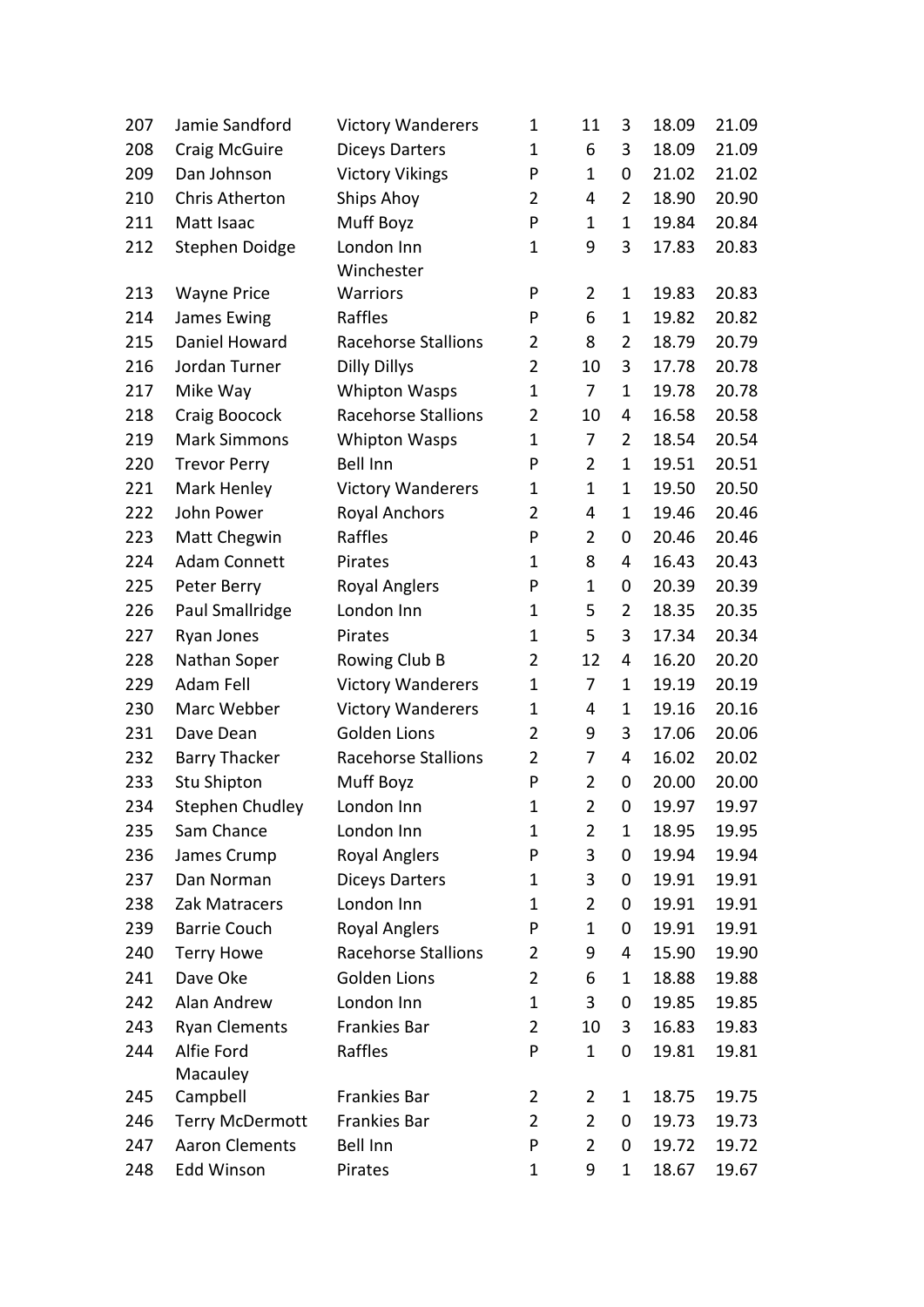| 249 | <b>Russ Cleave</b>      | Rowing Club A                      | $\mathbf 1$    | 1              | 0              | 19.66 | 19.66 |
|-----|-------------------------|------------------------------------|----------------|----------------|----------------|-------|-------|
| 250 | Dave Pethick            | Octagonals<br>Winchester           | P              | 4              | 0              | 19.65 | 19.65 |
| 251 | Shane Joslin            | Warriors                           | P              | $\overline{2}$ | 0              | 19.64 | 19.64 |
| 252 | <b>Tony Lewis</b>       | <b>Dilly Dillys</b>                | $\overline{2}$ | 9              | $\overline{2}$ | 17.63 | 19.63 |
| 253 | <b>Brian Ivey</b>       | Rowing Club B                      | $\overline{2}$ | 8              | 3              | 16.62 | 19.62 |
| 254 | Simon Drew              | Rowing Club A                      | $\mathbf{1}$   | 4              | $\mathbf 1$    | 18.53 | 19.53 |
| 255 | Paul Richardson         | <b>Whipton Wasps</b>               | $\mathbf 1$    | 5              | $\overline{2}$ | 17.51 | 19.51 |
| 256 | Sam Robinson            | <b>Royal Anchors</b><br>Winchester | $\overline{2}$ | $\mathbf 1$    | 0              | 19.32 | 19.32 |
| 257 | Paul Ware               | Warriors                           | P              | 3              | 0              | 19.29 | 19.29 |
| 258 | Matt Land               | Frankies Bar                       | $\overline{2}$ | 5              | $\overline{2}$ | 17.27 | 19.27 |
| 259 | James Fryer             | <b>Royal Anchors</b>               | $\overline{2}$ | 3              | $\mathbf 1$    | 18.25 | 19.25 |
| 260 | John Breban             | Muff Boyz                          | P              | $\mathbf 1$    | $\mathbf{1}$   | 18.22 | 19.22 |
| 261 | Fran Lea                | Pirates                            | $\mathbf 1$    | 6              | $\overline{2}$ | 17.21 | 19.21 |
| 262 | Shaun Kittle            | <b>Victory Wanderers</b>           | $\mathbf 1$    | 10             | 1              | 18.19 | 19.19 |
| 263 | Paul Barclay            | <b>Victory Wanderers</b>           | $\mathbf 1$    | 8              | $\mathbf{1}$   | 18.14 | 19.14 |
| 264 | Mark Kneebone           | London Inn                         | 1              | $\overline{2}$ | 0              | 19.10 | 19.10 |
| 265 | <b>Steven Gammon</b>    | London Inn                         | $\mathbf 1$    | $\mathbf 1$    | 0              | 19.10 | 19.10 |
| 266 | Pete Cole               | Ships Ahoy                         | $\overline{2}$ | 1              | 1              | 18.09 | 19.09 |
| 267 | Lee Hunter              | <b>Victory Wanderers</b>           | $\mathbf 1$    | 1              | 0              | 19.09 | 19.09 |
| 268 | Andy Beauchamp          | <b>Royal Anglers</b>               | P              | 4              | $\mathbf{1}$   | 18.07 | 19.07 |
| 269 | Kelvin Rowe             | <b>Victory Vikings</b>             | P              | 3              | 0              | 19.00 | 19.00 |
| 270 | Phil Arthur             | Ships Ahoy                         | $\overline{2}$ | 5              | 0              | 18.97 | 18.97 |
| 271 | Jonathan Boddy          | Half Moon                          | 1              | 6              | 1              | 17.94 | 18.94 |
| 272 | Liam Town               | <b>Diceys Darters</b>              | $\mathbf 1$    | $\overline{2}$ | 0              | 18.91 | 18.91 |
| 273 | Dan Bevan               | <b>Whipton Wasps</b>               | $\mathbf 1$    | $\overline{2}$ | 0              | 18.90 | 18.90 |
| 274 | Darren Barker           | Ships Ahoy                         | $\overline{2}$ | 6              | $\overline{2}$ | 16.88 | 18.88 |
| 275 | Alun Bassett            | <b>Golden Lions</b>                | $\overline{2}$ | $\overline{2}$ | 1              | 17.86 | 18.86 |
| 276 | Kelvin Kerslake         | Frankies Bar                       | $\overline{2}$ | 3              | 0              | 18.82 | 18.82 |
| 277 | Gary Letheren           | London Inn                         | 1              | 3              | 1              | 17.81 | 18.81 |
| 278 | Ryan Lake               | <b>Frankies Bar</b>                | $\overline{2}$ | 6              | 0              | 18.70 | 18.70 |
| 279 | <b>Richard Somerton</b> | Frankies Bar                       | 2              | 1              | 1              | 17.66 | 18.66 |
| 280 | <b>Richard Roberts</b>  | <b>Diceys Darters</b>              | 1              | 2              | 1              | 17.62 | 18.62 |
| 281 | Alan Presswell          | <b>Golden Lions</b>                | $\overline{2}$ | 9              | $\overline{2}$ | 16.61 | 18.61 |
| 282 | Will Greenslade         | <b>Frankies Bar</b>                | $\overline{2}$ | 3              | 1              | 17.57 | 18.57 |
| 283 | Julian Haynes           | London Inn                         | 1              | $\mathbf 1$    | 1              | 17.55 | 18.55 |
| 284 | Paul Fryer              | <b>Royal Anchors</b>               | $\overline{2}$ | 1              | 0              | 18.54 | 18.54 |
| 285 | Pete Ward               | <b>Whipton Wasps</b>               | 1              | 3              | 0              | 18.52 | 18.52 |
| 286 | <b>Brian Hodge</b>      | Ships Ahoy                         | 2              | $\overline{2}$ | 1              | 17.46 | 18.46 |
| 287 | lan Berry               | Rowing Club A                      | 1              | 4              | 0              | 18.46 | 18.46 |
| 288 | Tony Lamerton           | Raffles                            | P              | 1              | 0              | 18.45 | 18.45 |
| 289 | Dan Rice                | <b>Bell Inn</b>                    | P              | $\mathbf 1$    | 0              | 18.39 | 18.39 |
| 290 | Lewis Hurrell           | Half Moon                          | 1              | $\overline{2}$ | 0              | 18.37 | 18.37 |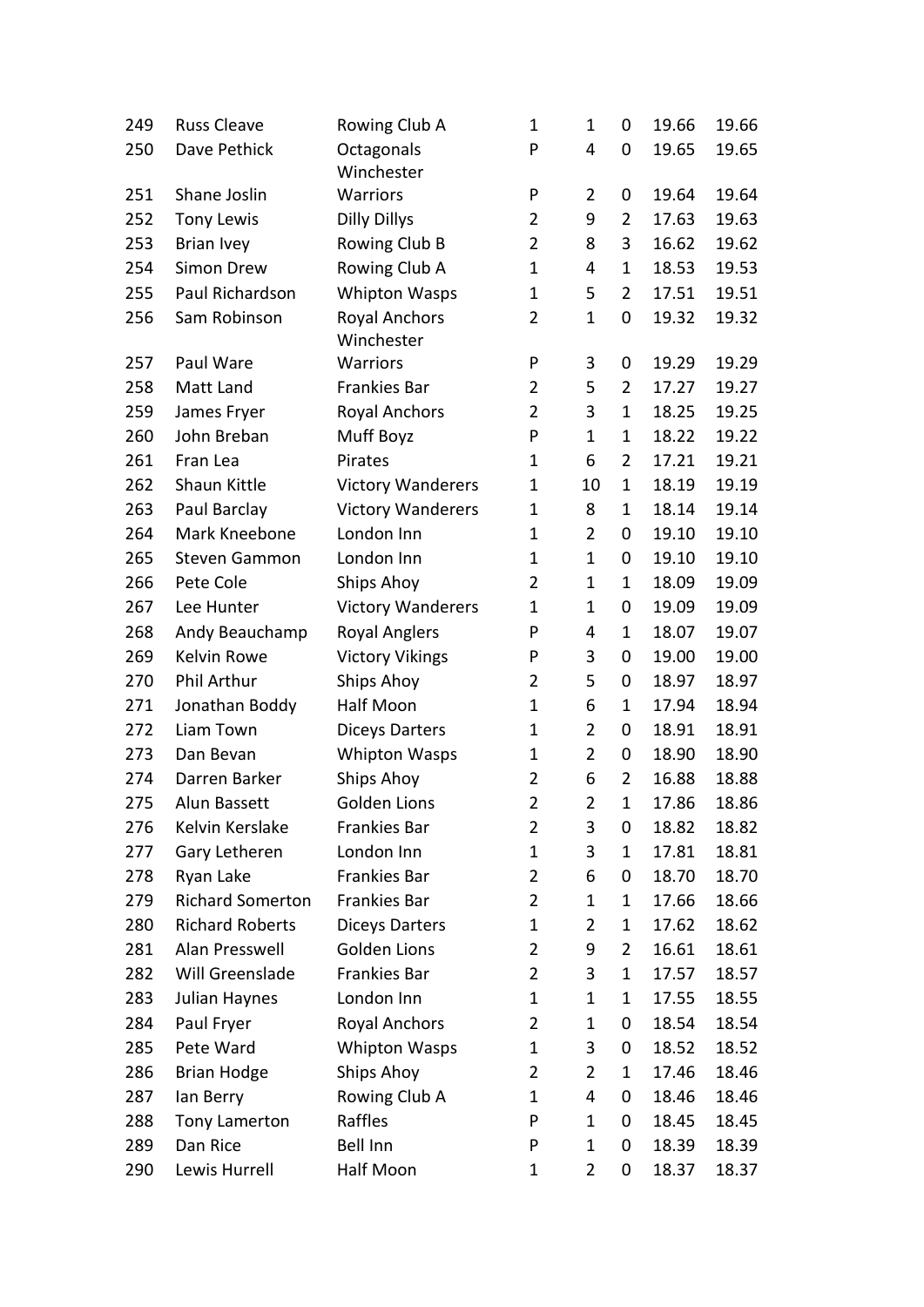| 291 | <b>Chris Eustace</b>  | <b>Victory Vikings</b>     | P              | 1              | 0              | 18.24 | 18.24 |
|-----|-----------------------|----------------------------|----------------|----------------|----------------|-------|-------|
| 292 | Darryn Cossey         | <b>Racehorse Stallions</b> | $\overline{2}$ | 7              | $\mathbf{1}$   | 17.15 | 18.15 |
| 293 | Mark English          | <b>Golden Lions</b>        | $\overline{2}$ | 5              | 3              | 15.11 | 18.11 |
| 294 | <b>Jake Mearns</b>    | <b>Whipton Wasps</b>       | $\mathbf{1}$   | 3              | $\mathbf{1}$   | 17.06 | 18.06 |
| 295 | Alex Hill             | Ships Ahoy                 | $\overline{2}$ | 3              | 0              | 18.05 | 18.05 |
| 296 | Paul Sargent          | <b>Royal Anchors</b>       | $\overline{2}$ | $\overline{2}$ | $\mathbf 1$    | 17.04 | 18.04 |
| 297 | <b>Steve Luxon</b>    | <b>Bell Inn</b>            | P              | 5              | $\mathbf{1}$   | 17.04 | 18.04 |
| 298 | Mark Storey           | <b>Diceys Darters</b>      | $\mathbf 1$    | 1              | 0              | 17.86 | 17.86 |
| 299 | Keith Wilson          | <b>Golden Lions</b>        | $\overline{2}$ | 1              | 0              | 17.85 | 17.85 |
| 300 | Daniel Tooze          | Golden Lions               | $\overline{2}$ | $\overline{2}$ | 0              | 17.79 | 17.79 |
| 301 | <b>Tony Fisher</b>    | London Inn                 | $\mathbf 1$    | $\overline{2}$ | 0              | 17.78 | 17.78 |
| 302 | John Owen             | <b>Victory Wanderers</b>   | $\mathbf{1}$   | 12             | 2              | 15.71 | 17.71 |
| 303 | <b>Matt Williams</b>  | <b>Royal Anchors</b>       | $\overline{2}$ | $\mathbf{1}$   | $\mathbf{1}$   | 16.71 | 17.71 |
| 304 | <b>Shane Barrell</b>  | <b>Racehorse Stallions</b> | $\overline{2}$ | $\mathbf 1$    | 0              | 17.60 | 17.60 |
| 305 | Matt Schofield        | <b>Royal Anchors</b>       | $\overline{2}$ | 3              | 0              | 17.57 | 17.57 |
| 306 | Tom Whitfield         | <b>Dilly Dillys</b>        | $\overline{2}$ | $\mathbf{1}$   | 0              | 17.56 | 17.56 |
| 307 | <b>Warren Page</b>    | <b>Victory Wanderers</b>   | $\mathbf 1$    | 7              | 0              | 17.50 | 17.50 |
| 308 | <b>Tony Pearce</b>    | Octagonals                 | P              | $\mathbf{1}$   | 0              | 17.48 | 17.48 |
| 309 | Shaun Westlake        | <b>Royal Anchors</b>       | $\overline{2}$ | 5              | 0              | 17.44 | 17.44 |
| 310 | <b>Mickey Crew</b>    | Pirates                    | $\mathbf{1}$   | $\overline{2}$ | 0              | 17.40 | 17.40 |
| 311 | Rob May               | <b>Victory Wanderers</b>   | $\mathbf 1$    | 3              | $\mathbf{1}$   | 16.38 | 17.38 |
| 312 | Dick Ottery           | <b>Bell Inn</b>            | P              | $\overline{2}$ | 0              | 17.18 | 17.18 |
| 313 | James Bird            | London Inn                 | $\mathbf{1}$   | $\mathbf{1}$   | 0              | 17.16 | 17.16 |
| 314 | Scott Hutchinson      | Raffles                    | P              | 1              | 0              | 17.16 | 17.16 |
| 315 | Phil Harding          | <b>Whipton Wasps</b>       | $\mathbf 1$    | $\mathbf 1$    | 0              | 17.15 | 17.15 |
| 316 | Wayne Marchant        | <b>Dilly Dillys</b>        | $\overline{2}$ | 8              | $\overline{2}$ | 15.13 | 17.13 |
| 317 | Josh Coffey           | Frankies Bar               | $\overline{2}$ | 3              | 1              | 16.13 | 17.13 |
| 318 | <b>Martin Taylor</b>  | Golden Lions               | $\overline{2}$ | $\mathbf{1}$   | 0              | 17.12 | 17.12 |
| 319 | Alan McIlniney        | <b>Victory Wanderers</b>   | $\mathbf 1$    | 11             | $\mathbf{1}$   | 16.12 | 17.12 |
| 320 | Ryan Harris           | <b>Victory Wanderers</b>   | 1              | 5              | 0              | 17.08 | 17.08 |
| 321 | Dom Moffitt           | <b>Diceys Darters</b>      | 1              | 1              | 0              | 17.08 | 17.08 |
| 322 | Stephen Jones         | <b>Victory Wanderers</b>   | 1              | 4              | 0              | 17.06 | 17.06 |
| 323 | Jack Wellman          | <b>Frankies Bar</b>        | 2              | 6              | 1              | 16.03 | 17.03 |
| 324 | <b>Allen Matthews</b> | Golden Lions               | $\overline{2}$ | 7              | 2              | 15.02 | 17.02 |
| 325 | Jery Alexander        | <b>Dilly Dillys</b>        | 2              | 3              | 0              | 17.01 | 17.01 |
| 326 | <b>Tony Reid</b>      | Raffles                    | P              | 2              | 0              | 17.00 | 17.00 |
| 327 | <b>Kyle Cossey</b>    | <b>Racehorse Stallions</b> | $\overline{2}$ | 9              | 1              | 16.00 | 17.00 |
| 328 | <b>Steve Ebbrell</b>  | Muff Boyz                  | P              | 1              | 0              | 16.90 | 16.90 |
| 329 | Paul Posh             | <b>Whipton Wasps</b>       | 1              | 1              | 0              | 16.81 | 16.81 |
| 330 | Ash Carr              | Pirates                    | $\mathbf 1$    | 3              | 1              | 15.80 | 16.80 |
| 331 | Jason Newbery         | <b>Royal Anchors</b>       | 2              | 1              | 0              | 16.76 | 16.76 |
| 332 | Jordan Copland        | Ships Ahoy                 | $\overline{2}$ | $\mathbf 1$    | 0              | 16.75 | 16.75 |
| 333 | John Polverino        | Pirates                    | $\mathbf 1$    | 1              | 0              | 16.56 | 16.56 |
| 334 | Karl Annan            | Rowing Club B              | 2              | 1              | 0              | 16.47 | 16.47 |